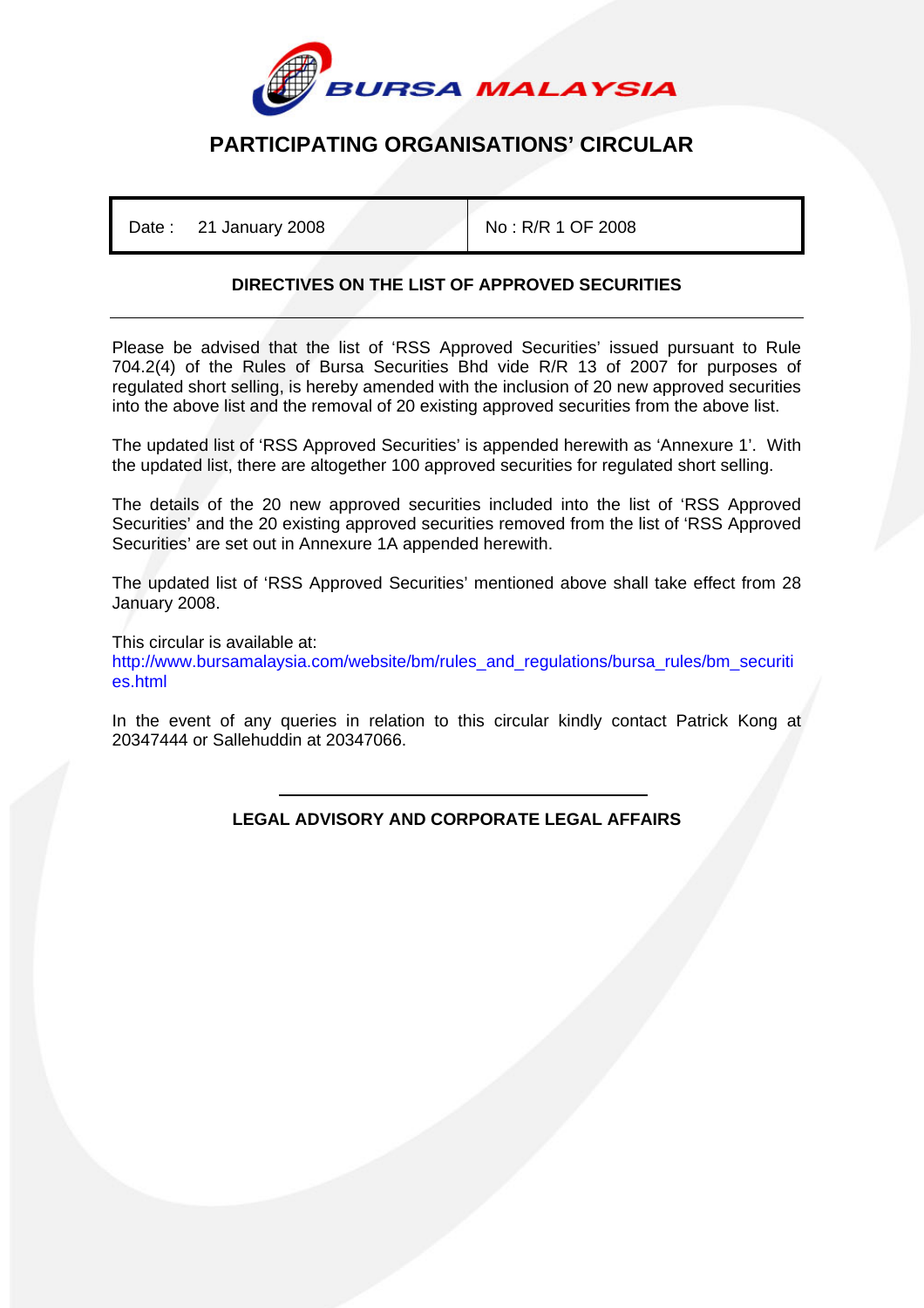|  | Annexure 1 |  |
|--|------------|--|
|--|------------|--|

|              |                   | <b>RSS APPROVED SECURITIES</b>                 |
|--------------|-------------------|------------------------------------------------|
| <b>No</b>    | <b>STOCK CODE</b> | <b>STOCK LONG NAME</b>                         |
| $\mathbf{1}$ | 5185              | AFFIN HOLDINGS BHD                             |
| 2            | 5099              | AIRASIA BHD                                    |
| 3            | 2488              | ALLIANCE FINANCIAL GROUP BHD                   |
| 4            | 2288              | AMINVESTMENT GROUP BHD                         |
| 5            | 1015              | AMMB HOLDINGS BHD                              |
| 6            | 2291              | ASIATIC DEVELOPMENT BHD                        |
| 7            | 5076              | ASTRO ALL ASIA NETWORKS PLC                    |
| 8            | 3395              | BERJAYA CORPORATION BHD                        |
| 9            | 4219              | BERJAYA LAND BHD                               |
| 10           | 1562              | BERJAYA SPORTS TOTO BHD                        |
| 11           | 8133              | BOUSTEAD HEAVY INDUSTRIES CORP BHD             |
| 12           | 2771              | <b>BOUSTEAD HOLDINGS BHD</b>                   |
| 13           | 1023              | BUMIPUTRA-COMMERCE HOLDINGS BHD                |
| 14           | 1818              | BURSA MALAYSIA BHD                             |
| 15           | 7277              | DIALOG GROUP BHD                               |
| 16           | 6947              | DIGI.COM BHD                                   |
| 17           | 2976              | DNP HOLDINGS BHD                               |
| 18           | 1619              | DRB-HICOM BHD                                  |
| 19           | 3948              | DUTALAND BHD                                   |
| 20           | 2143              | ECM LIBRA AVENUE BHD                           |
| 21           | 5266              | EON CAPITAL BHD                                |
| 22           | 5101              | EVERGREEN FIBREBOARD BHD                       |
| 23           | 5398              | GAMUDA BHD                                     |
| 24           | 3182              | <b>GENTING BHD</b>                             |
| 25           | 1503              | GUOCOLAND (MALAYSIA) BHD                       |
| 26           | 3034              | HAP SENG CONSOLIDATED BHD                      |
| 27           | 5072              | <b>HIAP TECK VENTURE BHD</b>                   |
| 28           | 5819              | HONG LEONG BANK BHD                            |
| 29           | 7013              | HUBLINE BHD                                    |
| $30\,$       | 1597              | IGB CORPORATION BHD                            |
| 31           | 3336              | IJM CORPORATION BHD                            |
| 32           | 1961              | <b>IOI CORPORATION BHD</b>                     |
| 33           | 4723              | JAKS RESOURCES BERHAD                          |
| 34           | 5122              | KENCANA PETROLEUM BHD                          |
| 35           | 3522              | KIAN JOO CAN FACTORY BHD                       |
| 36           | 5089              | KLCC PROPERTY HOLDINGS BHD                     |
| 37           | 7164              | <b>KNM GROUP BHD</b>                           |
| 38           | 2445              | KUALA LUMPUR KEPONG BHD                        |
| 39           | 6874              | KUB MALAYSIA BHD                               |
| 40           | 5843              | KUMPULAN PERANGSANG SELANGOR BHD               |
| 41           | 3794              | LAFARGE MALAYAN CEMENT BHD                     |
| 42           | 1643              | LANDMARKS BHD                                  |
| 43<br>44     | 2011<br>3581      | LINGUI DEVELOPMENT BHD<br>LION CORPORATION BHD |
| 45           | 2887              | LION DIVERSIFIED HOLDINGS BHD                  |
| 46           | 4235              | LION INDUSTRIES CORPORATION BHD                |
| 47           | 1198              | MAA HOLDINGS BHD                               |
| 48           | 3735              | <b>MAGNUM CORPORATION BHD</b>                  |
| 49           | 8583              | <b>MAH SING GROUP BHD</b>                      |
| 50           | 1155              | MALAYAN BANKING BHD                            |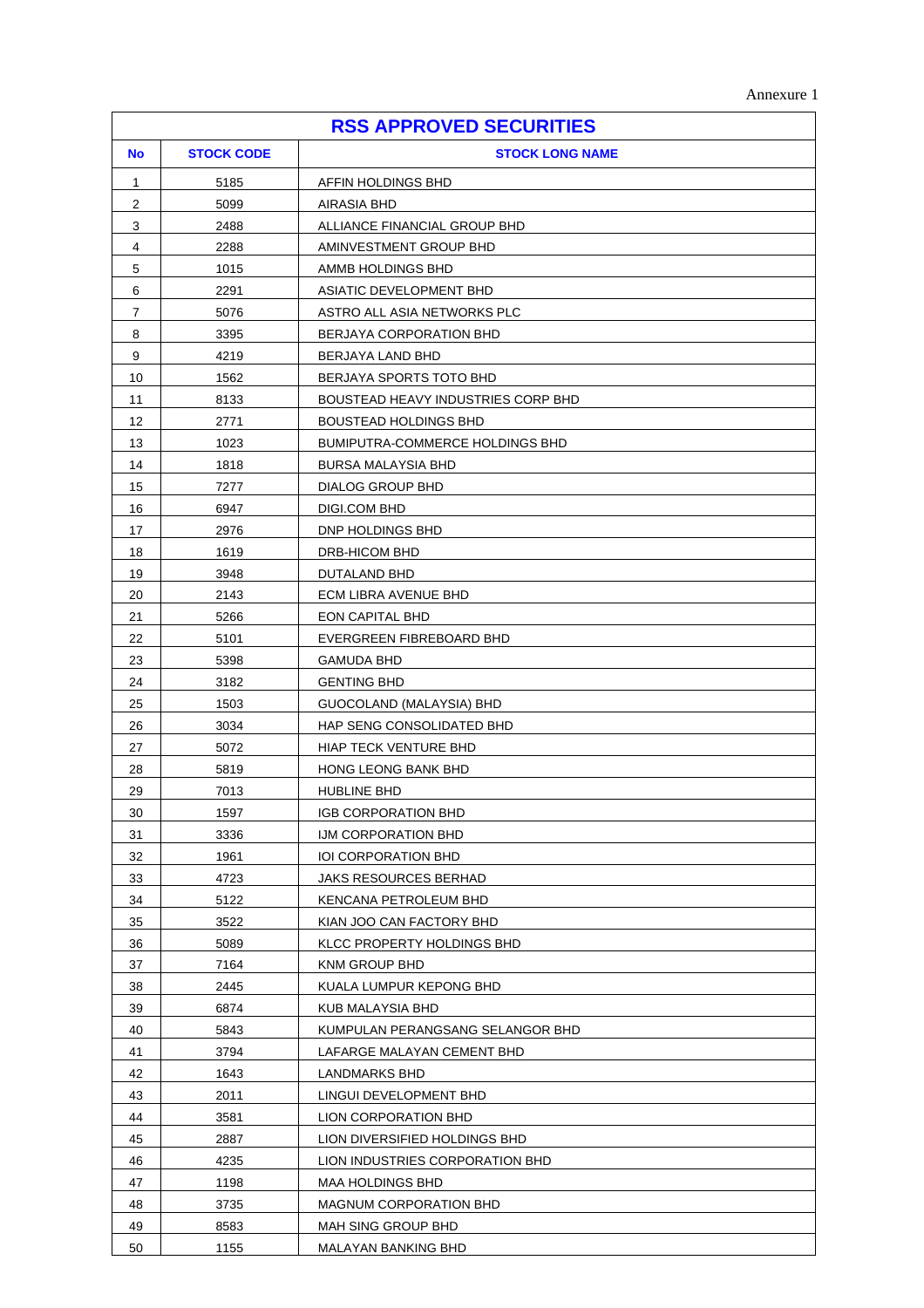| <b>RSS APPROVED SECURITIES</b> |                   |                                                 |
|--------------------------------|-------------------|-------------------------------------------------|
| <b>No</b>                      | <b>STOCK CODE</b> | <b>STOCK LONG NAME</b>                          |
| 51                             | 3891              | MALAYAN UNITED INDUSTRIES BHD                   |
| 52                             | 1171              | MALAYSIA BUILDING SOCIETY BHD                   |
| 53                             | 5077              | <b>MALAYSIAN BULK CARRIERS BHD</b>              |
| 54                             | 1651              | MALAYSIAN RESOURCES CORPORATION BHD             |
| 55                             | 3239              | MATRIX INTERNATIONAL BHD                        |
| 56                             | 4502              | <b>MEDIA PRIMA BHD</b>                          |
| 57                             | 8893              | MK LAND HOLDINGS BHD                            |
| 58                             | 2194              | MMC CORPORATION BHD                             |
| 59                             | 3905              | MULPHA INTERNATIONAL BHD                        |
| 60                             | 3859              | MULTI-PURPOSE HOLDINGS BHD                      |
| 61                             | 5053              | OSK HOLDINGS BHD                                |
| 62                             | 5052              | PLUS EXPRESSWAYS BHD                            |
| 63                             | 4065              | PPB GROUP BHD                                   |
| 64                             | 8869              | PRESS METAL BHD                                 |
| 65                             | 5304              | <b>PROTON HOLDINGS BHD</b>                      |
| 66                             | 1295              | PUBLIC BANK BHD (incl. Public Bank-F)           |
| 67                             | 6807              | PUNCAK NIAGA HOLDINGS BHD                       |
| 68                             | 5030              | RANHILL BHD                                     |
| 69                             | 5215              | RB LAND HOLDINGS BHD                            |
| 70                             | 9296              | RCE CAPITAL BHD                                 |
| 71                             | 4715              | <b>RESORTS WORLD BHD</b>                        |
| 72                             | 1066              | RHB CAPITAL BHD                                 |
| 73                             | 8575              | SAPURACREST PETROLEUM BHD                       |
| 74                             | 2356              | SARAWAK ENERGY BERHAD                           |
| 75                             | 7158              | <b>SCOMI GROUP BHD</b>                          |
| 76                             | 7045              | <b>SCOMI MARINE BHD</b>                         |
| 77                             | 4197              | SIME DARBY BHD                                  |
| 78                             | 2739              | SINO HUA-AN INTERNATIONAL BHD                   |
| 79                             | 8664              | SP SETIA BHD                                    |
| 80                             | 6165              | SUNRISE BHD                                     |
| 81                             | 4308              | SUNWAY HOLDINGS BHD                             |
| 82<br>83                       | 6521<br>4898      | SURIA CAPITAL HOLDINGS BHD<br>TA ENTERPRISE BHD |
| 84                             | 4405              | TAN CHONG MOTOR HOLDINGS BHD                    |
| 85                             | 1589              | TEBRAU TEGUH BHD                                |
| 86                             | 4863              | TELEKOM MALAYSIA BHD                            |
| 87                             | 5347              | TENAGA NASIONAL BHD                             |
| 88                             | 5031              | TIME DOTCOM BHD                                 |
| 89                             | 5103              | TITAN CHEMICALS CORP. BHD                       |
| 90                             | 4804              | TRADEWINDS CORPORATION BHD                      |
| 91                             | 7000              | TRANSMILE GROUP BHD                             |
| 92                             | 6831              | <b>UBG BHD</b>                                  |
| 93                             | 4855              | UEM BUILDERS BHD                                |
| 94                             | 1775              | UEM WORLD BHD                                   |
| 95                             | 5019              | UNICO-DESA PLANTATIONS BHD                      |
| 96                             | 5005              | UNISEM (M) BHD                                  |
| 97                             | 3158              | YNH PROPERTY BHD                                |
| 98                             | 4677              | YTL CORPORATION BHD                             |
| 99                             | 2577              | YTL LAND & DEVELOPMENT BHD                      |
| 100                            | 6742              | YTL POWER INTERNATIONAL BHD                     |